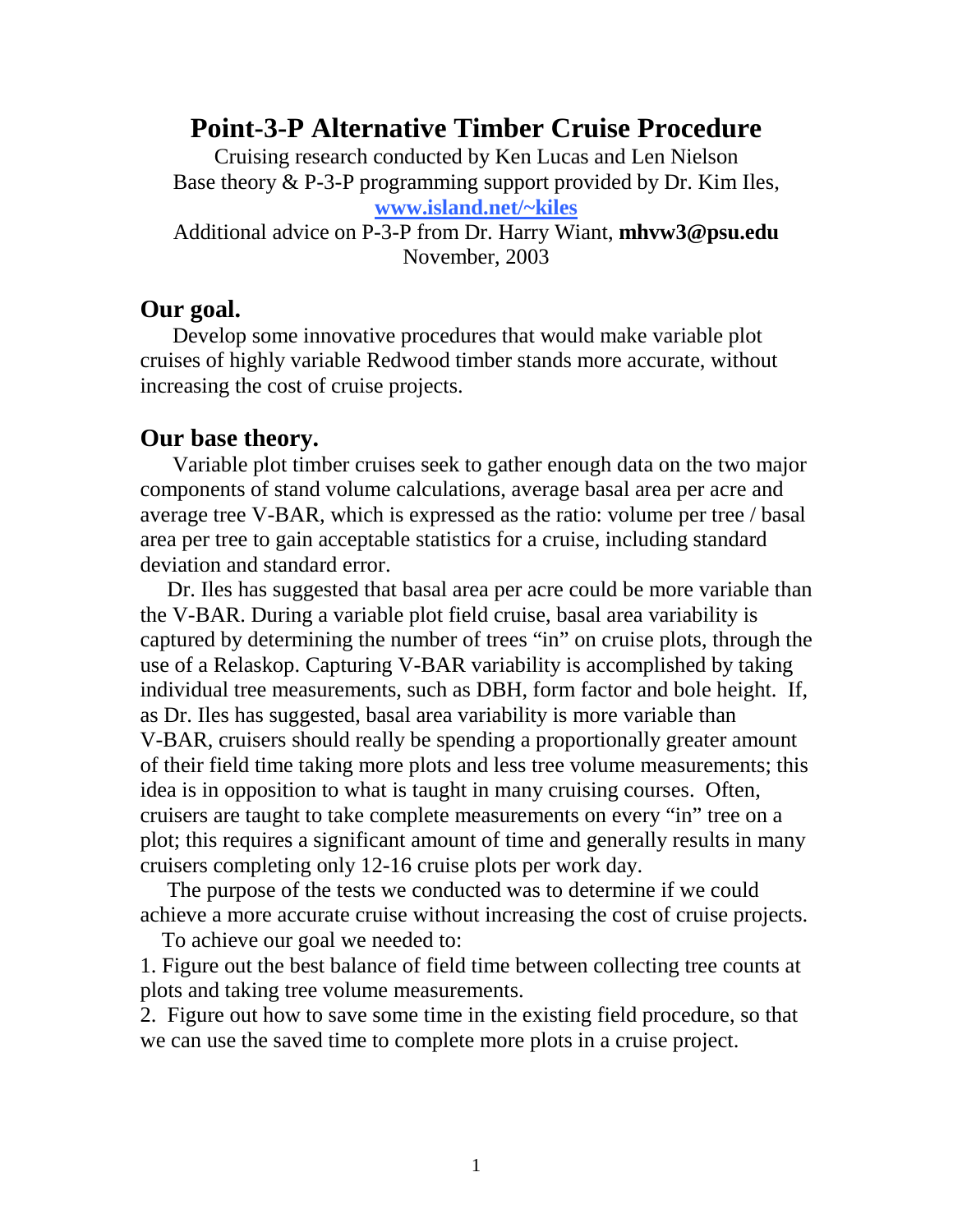To determine the best balance of time spent on plots to volume measurements, we wanted to see what would happen if we reduced the amount of sets of tree measurements over the amounts we normally take. The goal of our existing cruise procedure is to average 1.5 sets of tree volume measurements for every plot in a cruise project. We had already adopted using the large BAF selection system, as taught by Dr. Iles, to select which "in" trees to take the volume measurements on. In our old cruise procedure we would strive to select one of the big relaskop BAFs available, such as the 250, that would allow us to average 1.5 trees selected per plot to measure. In our experiment we wanted to determine if there would be an adverse effect on accuracy if we reduced this average 1.5 trees per plot. Taking an accurate set of full tree measurements may require 5-10 minutes of field time. Although we realize that many cruisers simply estimate the various tree measurements they collect, all of our full tree measurements are measured with various cruise instruments, such as the laser hypsometer.

 To find another corner to cut to save additional time in the cruise procedure, we conferred with several of our fellow cruisers in the Redwood Region about which data collection chores seemed to take up significant amounts of the time on plot. The cruisers all agreed that doing limiting distance checks on "borderline" trees on a variable plots consumes a lot of field time. Limiting distance checks are required in variable plot cruising whenever a tree looks "borderline" "in" or "out", when examined through a relaskop. Limiting distance checks are also often required on trees that are partially, or completely screened by a closer tree and cannot be examined through the relaskop. We realize that many cruisers may do more or less limiting checks in the course of their cruise projects, depending on many factors, including their experience using the relaskop, the amount of brush in the timber stand, how lazy or big of a hurry they are in, etc… Conscientious cruisers, working in the Redwood Region, routinely feel the need to make a lot of limiting distance checks; often 1-3 per plot. Many cruisers may not be aware of the adverse effect of making an incorrect tree count on a variable plot.We calculated the effect of missing a tree on one plot during a 1-plotper-acre grid cruise:

One missed tree \* BAF (54) \* Ave V-BAR of a 19" DBH Redwood tree  $(141)$  \* Acres per Plot  $(1)=$  **7,614 bd-ft** of error applied to the total stand cruise volume, not volume per acre.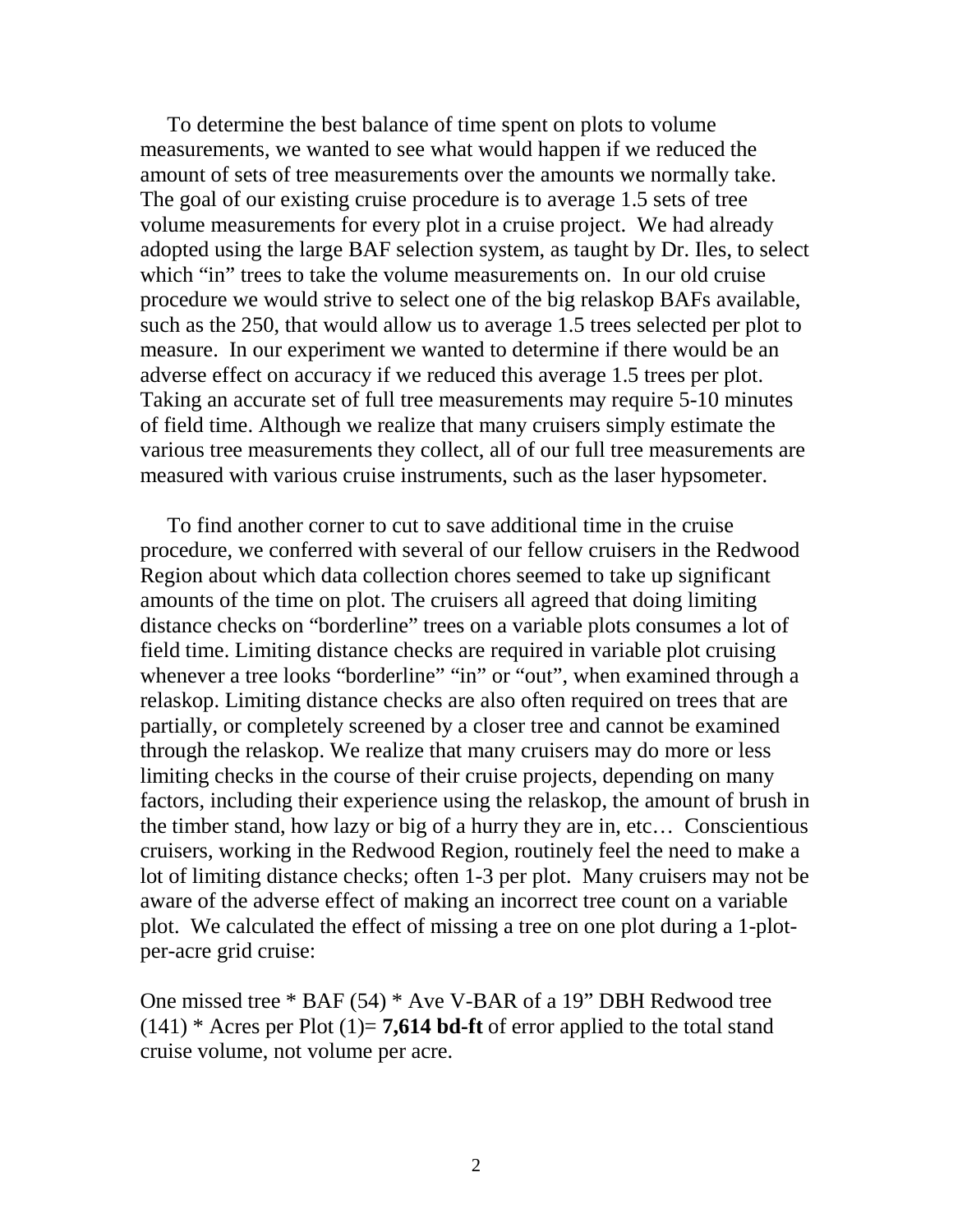Of course, many cruisers would argue that their tree count mistakes "balance out" over all of the plots done in a cruise. Tree count mistakes happen for a variety of reasons, including trees screened by other trees or heavy brush, trees that are not completely round, cruiser fatigue or being in a rush, etc… Since the conditions that cause tree count mistakes to occur can vary, we feel that the extent of the tree count errors can be expected to vary enough so that they may not balance out over a cruise. Since there are a variety of issues that can have a cumulative affect on the accuracy of final cruise volumes, conscientious cruisers working in the Redwood Region tend to prefer to make the extra effort to do the limiting distance checks, in an effort to remove as much error from their cruises as possible. Unfortunately, limiting distance checks can take 4-8 minutes per tree; so saving time on this issue could amount to a significant savings, which could be re-invested back into the cruise project.

 Since we have noticed that cruisers tend to make tree count mistakes on plots with higher tree counts, we needed a random selection process that would weight the higher count plots encountered in the course of a cruise more for selection. We considered the possibility of using a form of Point-3- P, for which there is a thorough discussion of in chapter 13 of Dr. Iles excellent book, "**A Sampler of Inventory Topics**".

 3-P, probability proportional to prediction, is a weighted random selection process, normally associated with impractical Forest Service 100% tree tallies. The 3-P process is a random selection tool that can give cruisers the ability to make unbiased selections on a wide variety of forest estimates. These estimates can later be corrected by a simple adjustment factor calculated by dividing the verified sample figure by the estimate figure. P-3-P is applying the 3-P selection process at the plot level to select entire plots for sampling.

 Since it would be an unacceptable expenditure of time to re-visit all of our cruise plots, we needed to develop and test a simple P-3-P program that we could utilize, before leaving each plot in the field, to determine if the plot should be sampled. Plot samples consist of simply making a careful check of the estimated tree count, using limiting distance checks as necessary. With both Dr. Iles and Dr. Wiant's help, we wrote a simple P-3-P program to function in pocket excel, which is commonly found in many models of PDAs, such as the HP IPAQ. If we could save some time by skipping many of the limiting distance checks that we would normally deem necessary, we could re-invest this time savings back into the project by doing more plots. Doing more plots would work toward more effectively capturing the basal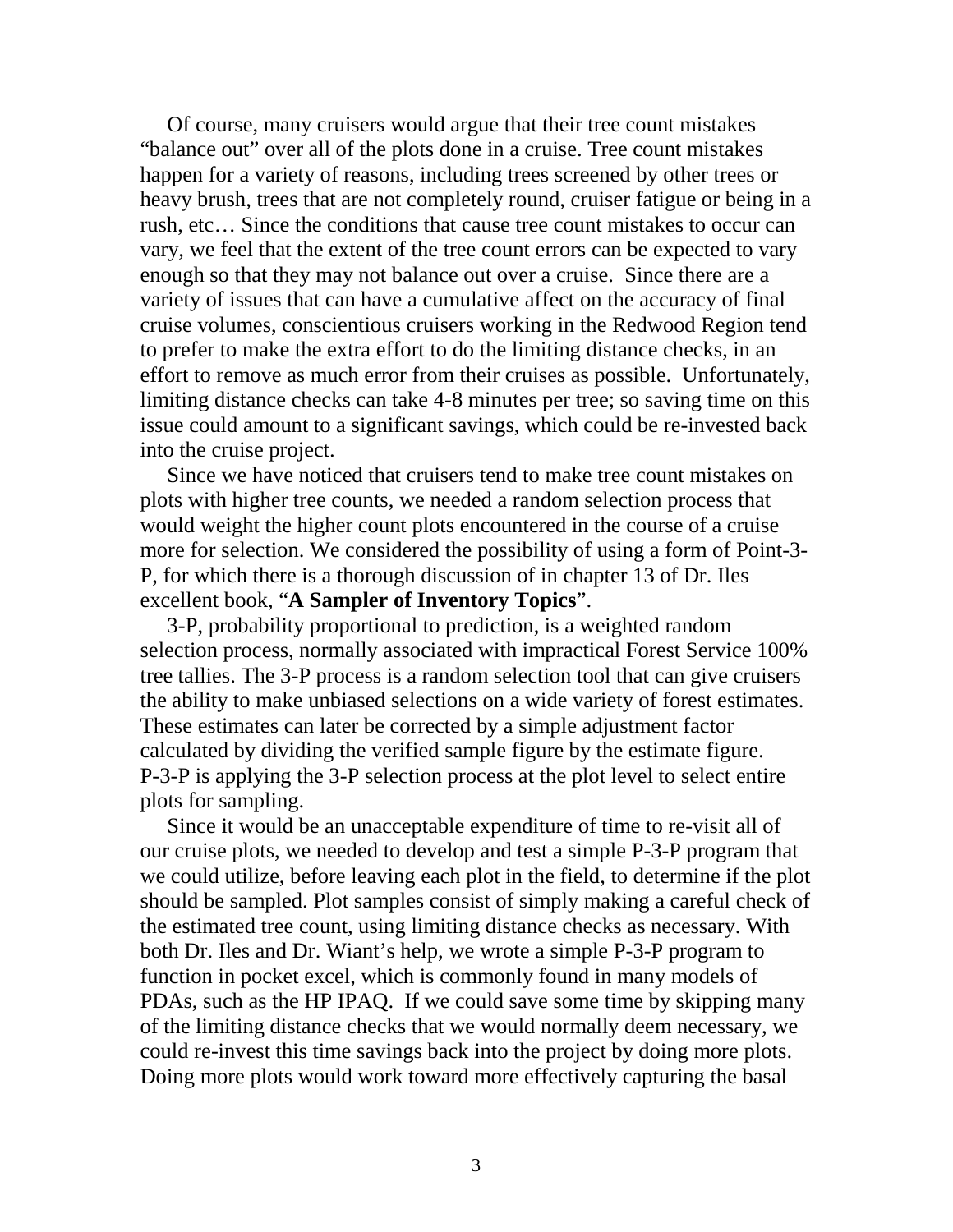area variability of the timber stands, along with offering other advantages, which we will mention in the recommendations part of this paper.

 The specific cruise equipment we used during our experiment included: 1. A corvalis microtech data collector to store all of our field data. DBH, form factor, and bole height for one selected tree(these make up a set of full tree measurements) and just DBHs for all of the other "in" trees on the plot. 2. An impulse 200 laser hypsometer for shooting limiting distances and bole heights on measure trees. We feel that modern timber cruisers should really not be doing limiting distance checks without an Impulse 200, as the other available rangefinders, such as the Optic-Logic & Bushnell, do not yield the necessary accuracy.

3. The Super Ace cruise compiler for calculating our volumes per plot, including tree measurements. We need to state here that we realize that the SuperAce compiler does not use V-BAR to calculate volumes per acre; rather it uses some kind of linear regression formula. We understand that many people reading this paper may have a problem with our scientific method here, using a cruise program that does not utilize V-BAR in its volume calculations. The program is all we had available and we are simply using it to compare the volume per acre figures from 2 different cruise procedures. We once ran some field data through 2 other cruise programs and determined that the SuperAce figures were consistent with the figures calculated by the other compilers.

4. A Trimble Recon hand held data collector to run the P-3-P program on. 5. A Biltmore stick. We used to Biltmore stick to collect DBHs on all trees "in" on plot, except for the full measurement trees. Nearest one inch. 6. Spencer tape. We used the spencer tape to take DBHs on the selected full measurement trees only and borderline "in"/"out" trees. Nearest one inch for measure trees and nearest 10ths for borderline trees.

 The only specific tools, other than the usual cruise equipment, really required to implement our cruise procedure are the simple P-3-P program loaded on an IPAQ PDA. These procedures should work with any cruise software.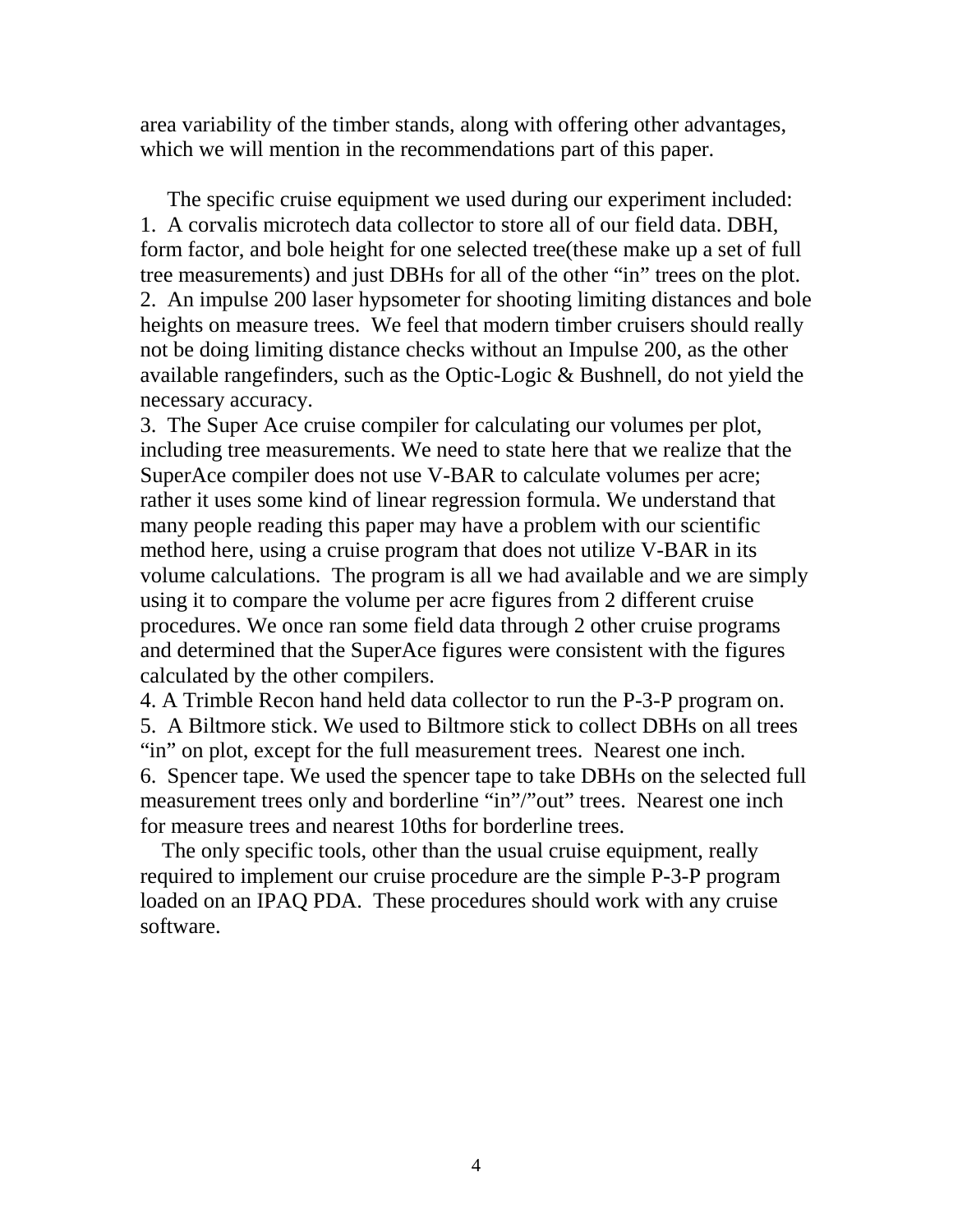#### **OUR PROCEDURES.**

 For our test, we selected a 4-acre young-growth Redwood harvest plan unit, on which complete cruise measurements had earlier been taken on every single tree in the unit, to serve as an accurate base control to compare to our tests results. Cruisers, used to working in other areas, may not realize that only cruising a jungle stand is probably more challenging than "spinning plots" in a Redwood stand, all things considered. Redwood timber stands are highly variable in tree size, tree spacing, and species composition; include in a heavy brush component, generally poor weather, & steep terrain and cruisers should be prepared for a challenging experience. Even using BAFs of 71.11 or 80, we've had plots where there were old growth Redwood trees only "in" by 6", 90' out from plot center.

 We had one experienced cruiser, Ken Lucas, complete 30 plots in the stand on a 1x1 chain spacing grid. Completing the 30 plots required 6.25 hours. A 30-plot cruise, employing our old cruise procedures and on the same size plot grid, would normally have taken about 11 hours to complete.

#### **During the field cruise phase:**

1. Set up the P-3-P program after arriving on the first plot-

1) enter the total plots expected to be completed in the stand. We had space in our test stand for 30 plots.

2) Enter the estimate of the average tree count expected. We attempt to select a BAF that will result in an average tree count of 6. We used an 80.2 BAF for our test cruise.

3) Enter the number of samples deemed necessary; these are the number of plots that it will be necessary to verify tree counts on, using limiting distance checks as necessary. We wanted to select 33% of our plots to sample.

2. Set a well-defined plot center, such as stick stuck firmly in the ground.

3. Using the relaskop, examine all trees in the vicinity, starting with the tree closest to plot center and swinging in a clockwise direction. Move off of the plot center as necessary to attempt to examine trees that are screened by other trees or brush. For the P-3-P estimate/sample procedure to be effective, it is very important that the cruiser not vary his estimate routine from plot to plot. Exercise discipline to not go to unusual efforts to resolve a "borderline" tree situation, such as measuring out to the tree. Be consistent in the efforts used to decide if a tree is "in" or "out" on plot. Note, and remember, any borderline trees, as each tree is examined in order for status. Always move some distance off plot center to scan the area for additional trees.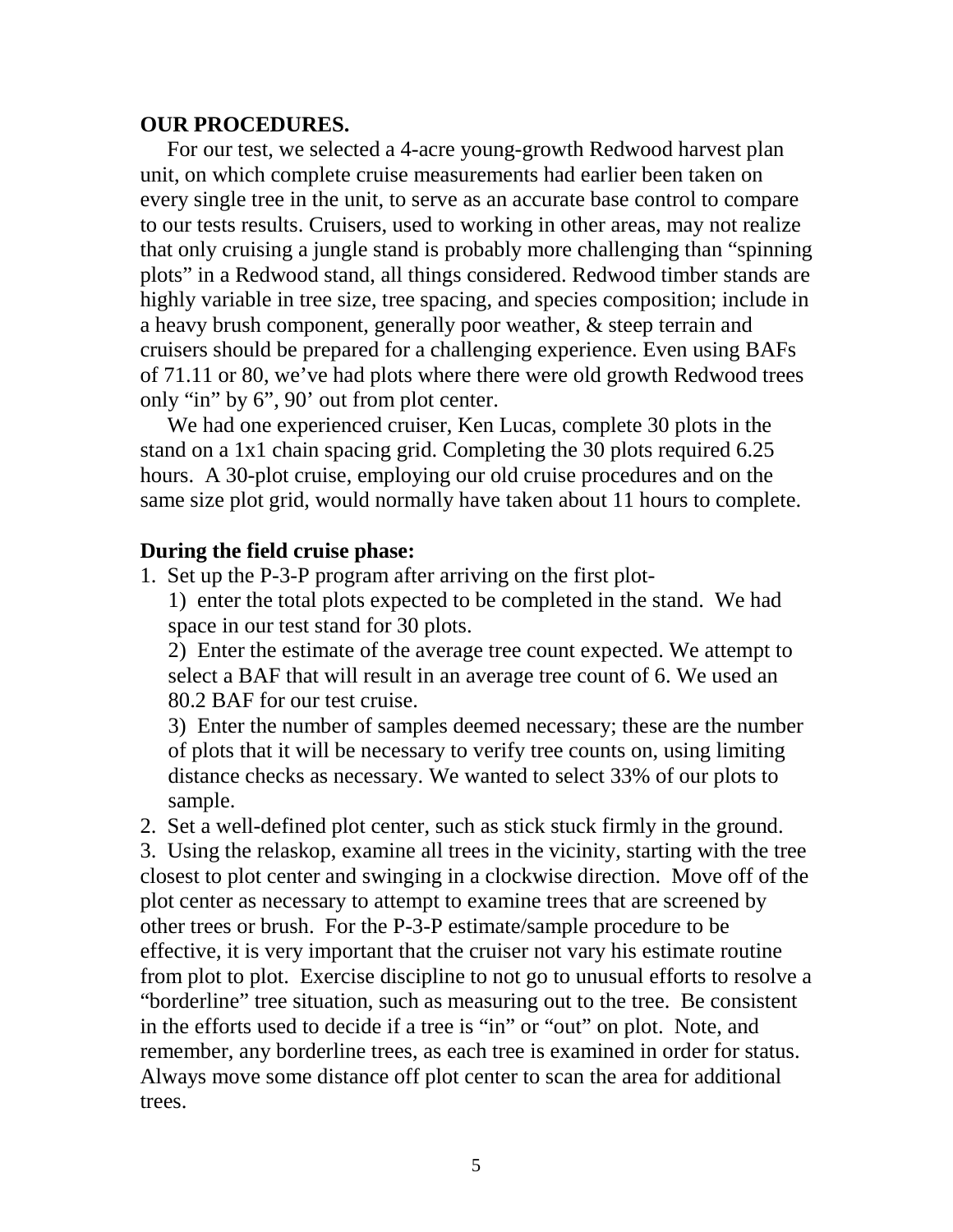4. Enter the tree count into the P-3-P program **only after you have taken due care not to miss any obvious trees**. Often, cruisers, who are tired or in a rush, will miss trees in their examination. Scan the near distance for small trees and the far distance for large trees. Always move off the plot center to check for screened trees in the vicinity.

 If the program selects the plot, then complete all limiting distance checks as necessary on trees identified earlier as borderline "in" or "out". Make a thorough effort to determine the accurate tree count and enter into the P-3-P program. Do not change the tree count entered during step 2 in the cruise notes or data collector. Enter the accurate tree count only in the designated space in the P-3-P program.

 If the program does not select the plot, proceed with the next step. 5. For our test, we followed the convention of selecting the closest tree to plot center to take the set of full measurements on; this is not a completely unbiased method of selection. After conferring with Dr Iles on this selection issue, we would like to recommend using the following tree selection method- Count 3 trees back, starting with the last tree determined "in" on the plot, and take the set of full measurements on this tree.

6. Move to the next plot and repeat steps 2-5.

### **During the office data processing phase:**

 The following procedure is the one we followed for our test. This procedure differs from the processing procedure we now use, and will outline later in this paper, by weighting the effect of the size of each miscounted tree. In other words, we wanted to try this procedure to determine if making a miscount on a large DBH tree has the same affect on accuracy as missing a small DBH tree.

1. Download the CMT SuperEasy cruise and Trimble P-3-P data files into a desktop pc, also loaded with the adjustment ratio calculation spreadsheet.

2. Edit the mistakes out of the main Ace cruise file.

3. Run and print out copies of the Ace plot tree, plot tree volume, statistics, and species volume lists. **The plot tree list is the hardcopy record of the field data.** 

4. Using the 3-P spreadsheet downloaded from the Trimble Recon or other data collector:

1) Note and write down the numbers of all plots selected for limiting distance **samples** on a piece of paper.

2) Refer to the 3-P spreadsheet:

Compare the ACE file plot tree list to the 3-P spreadsheet, listing the DBHs, to determine which tree DBHs need to be added or subtracted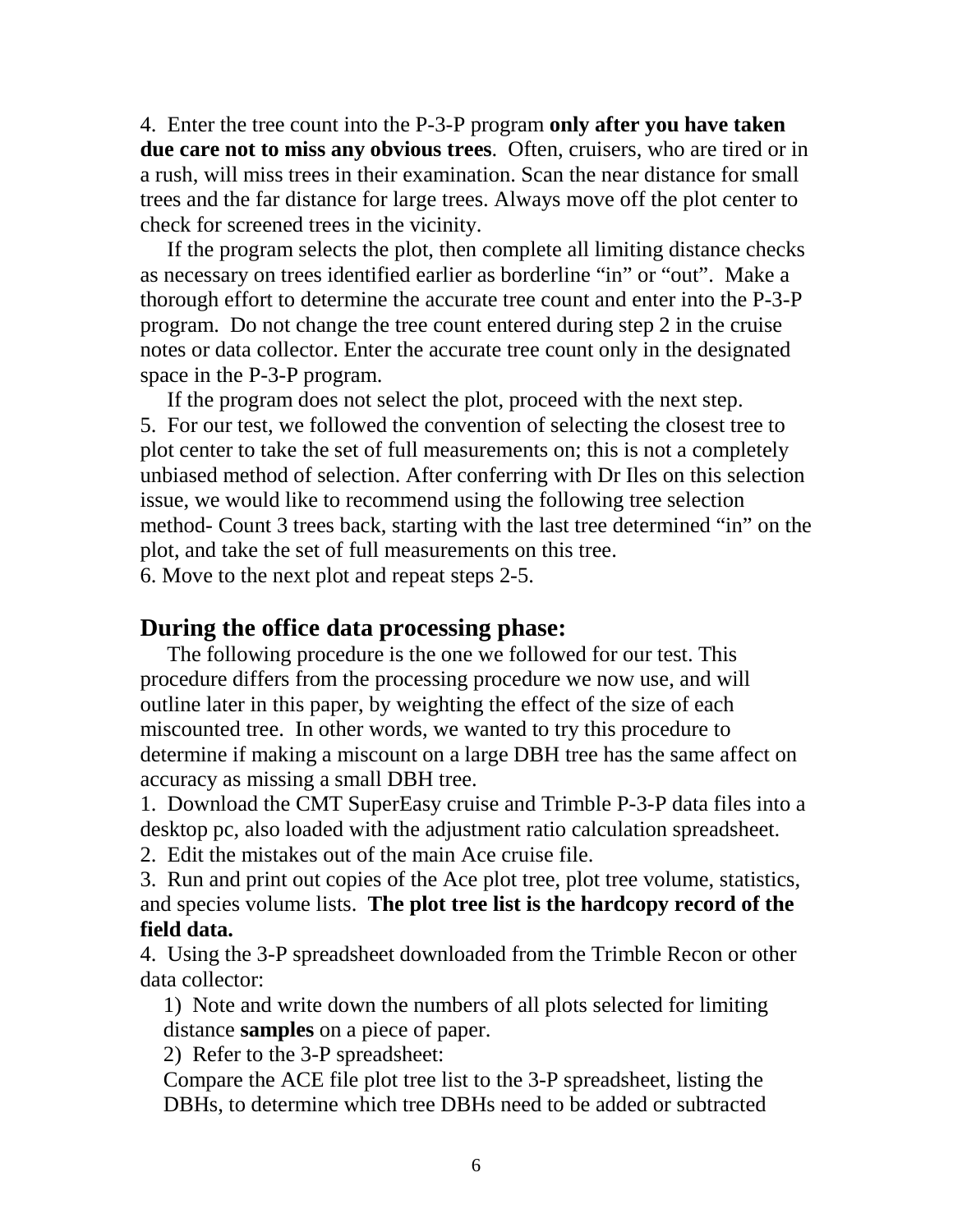from the ACE plot tree list. Remember, the main Ace file plot tree list includes the sample plots where the tree count discrepancies were corrected on the sample plots in the field; it will be necessary to change these corrections to calculate an adjustment ratio later. For any plots on the spreadsheet that do not have the same tree count as the plot tree list write down the plot number and DBH of the trees that will have to be added or subtracted later from the main Ace cruise file on a piece of paper. This becomes the "tree correction list".

5. Select the sample plots in the main Ace cruise file; the ones that had limiting distance checks done for them. Copy only these plots into a separate Ace file named "correct".

6. Run and print out the plot tree list-volume report for the "correct" file.

7. Copy all of the plots from the "correct" file into a new ACE file named "uncorrect".

#### 8. **Add or subtract the tree DBHs in the tree edit mode of the "uncorrect" file as directed by correction list made earlier.**

9. Run & print out the plot tree list- volume reports for the "uncorrect" file.

10. Open the adjustment ratio calc spreadsheet and enter the following data-1) Referring to the plot tree list-volume reports for both the "correct" and "uncorrect" files- enter the plot Net Volume (Bd-Ft) per Acre by plot for both the uncorrected and corrected sample plots.

2) Referring to the main Ace file plot tree list-volumes report- enter the plot Net Volume (Bd-Ft) per Acre for the **estimate** plots only.

11. The adjustment ratio calc spreadsheet should follow the calculation procedure-

### **1) The adjustment ratio =**

### **Correct volume per sample plot / uncorrect volume per sample plot**

3) Average the adjustment ratios for all of the sample plots.

4) Calculate the Average, SD, CV, and SE of the adjustment ratio. The SE of the ratio should be lower than 5% to insure that enough limiting distance samples were taken. If the SE is still too high, more plots will have to be sampled.

**5) Adjusted volume per plot=** 

**Average adjustment ratio \* the estimate volume per plot 6) The calculate the final adjusted average volume per acre: average all of the volumes per plot, including the corrected sample plots and the adjusted estimate plots.**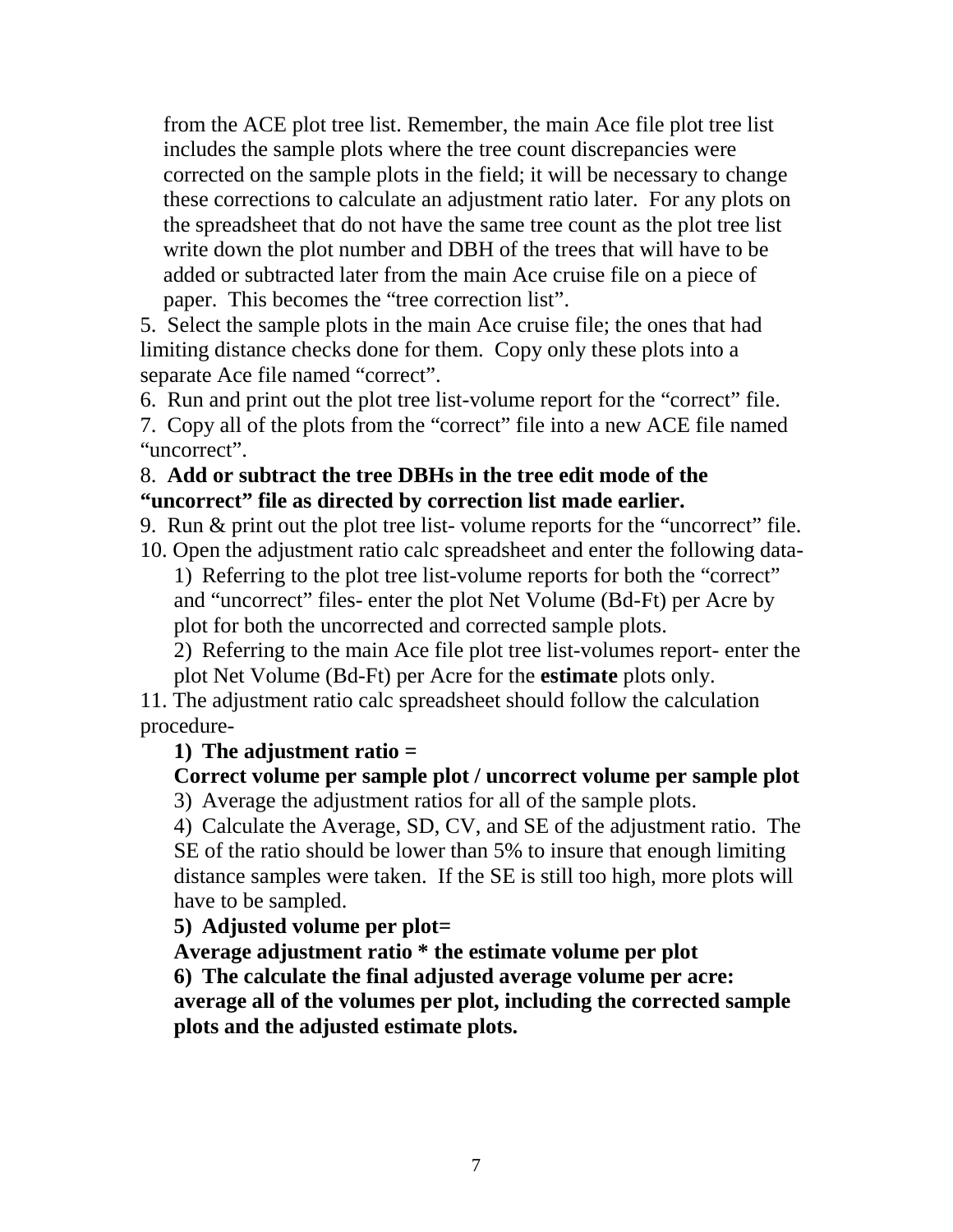14. Refer to the main Ace cruise file species volume report to obtain the accurate species composition percent. To determine the volumes by species per acre or for the stand:

**(Species composition percent / 100) \* the adjusted average volume**  15. Refer to the main Ace file statistics report to evaluate the net volume SE to verify that enough plots were taken.

We recommend the following processing procedure as a much faster, much simpler alternative to the above procedure. This procedure weights all tree miscounts equally.

1. Sum all of the estimated tree counts listed in the IPAQ for those plots that were selected only.

2. Sum all of the sample tree counts listed in the IPAQ for those plots that were selected only.

3. The cruise **adjustment factor** =

 the sample count sum / the estimate count sum 4. Multiply the stand volume or volume per acre calculated by the adjustment factor to calculate the final volume figure.

# **Our test results.**

To determine the most optimum blend of cruise measurements, we tried a variety of count/cruise mixes, in order to determine accuracy "thresholds". An accuracy threshold is a count/cruise combination where the error of the cruise verses the base control volume per acre and/or the standard error (SE) reaches an unacceptable level. These "thresholds" tell us how far we can push our shortcuts and maintain a "comfort level" with the cruise accuracy.

We have confidence in the base control stand, because we did a 100% inventory of every tree in it:

1. Each tree was marked immediately after it was counted and measured.

2. Len carefully measured the acreage by traversing the perimeter of the test unit.

3. The DBH of each tree was taped or checked with a Biltmore stick and the bole heights were all measured with an impulse laser hypsometer.

4. The CV of this stand was calculated to be 63%; this is just a little under the 67% CV that is considered the average for the area.

 We copied Dr. Iles with our field data and he calculated the individual and combined statistics of the two cruise components for the 30 plots; basal area (count trees) and V-BAR. The combined standard error was calculated using "Bruce's equation. The combined SE of the test cruise was 11.1%. Notice something interesting when we break the SE down: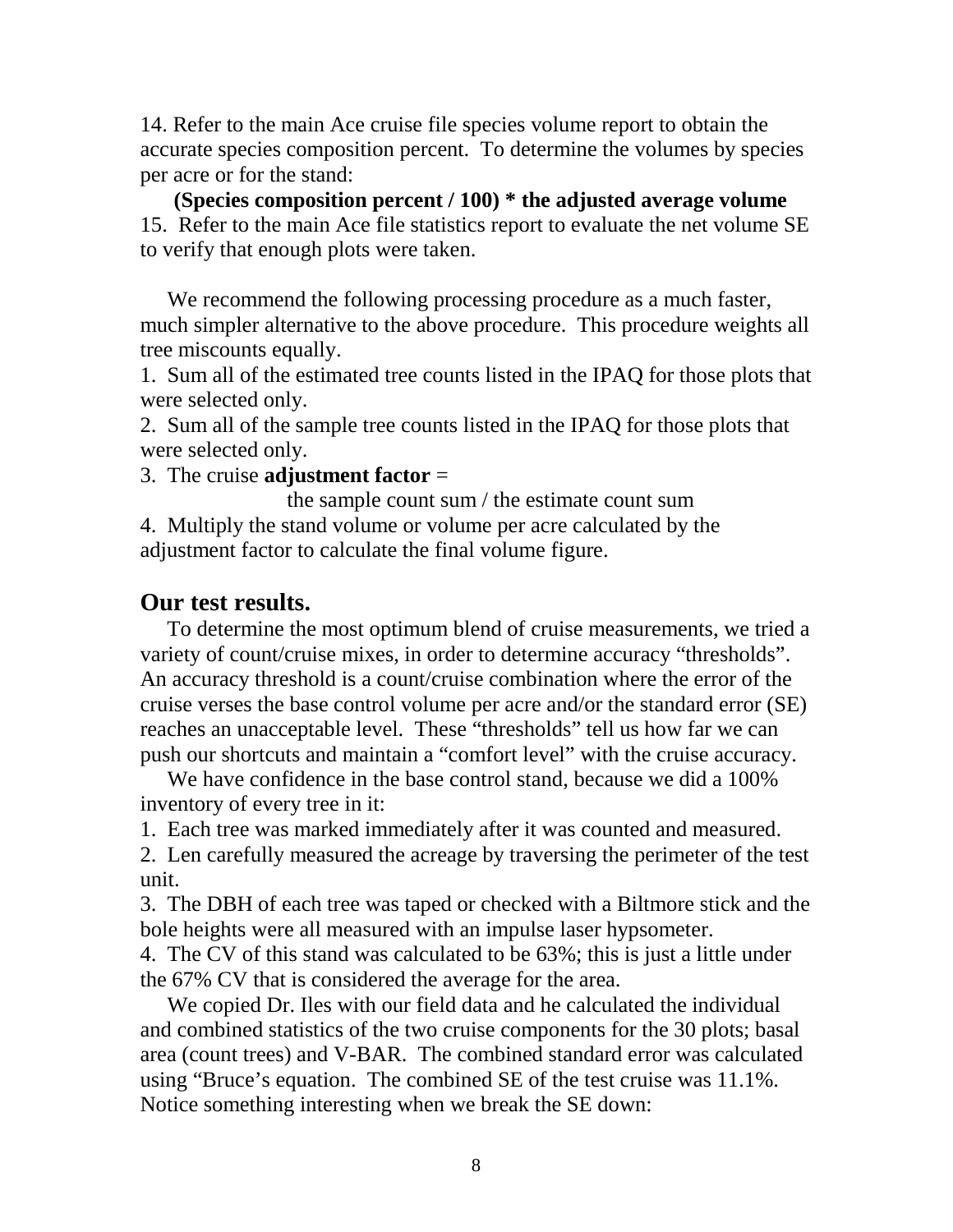V-BAR Standard Error= 2%

Basal Area Standard Error= 11%

The basal area is clearly contributing way more error to the cruise than the volume measurements. Dr. Iles then thought it would be helpful to graph the two components. This graph displays the experiment's **basal area variability (red)** and **V-BAR variability (blue):** 



Notice the extreme "peaks" and "valleys" on the red graph (the different basal areas, or tree counts, graphed for all 30 plots). Major variability from plot to plot. Now notice how relatively stable the blue graph (the average volume of each plot). We could draw two conclusions from this graph: 1. We need to take a lot of plots in these THP units in order to lower the basal area sampling error, and thus the overall sampling error. 2. We could take less full tree measures on each plot, if necessary to save time, since the V-BAR does not appear to be that variable.

 The tree counts did not balance on 3 plots out of the 15 plots that were sampled during the cruise test. The mistakes Ken made included: 1. Counting an extra 19" DBH tree "in". This tree was behind another tree in a clump and no clear view of it was available. Ken made his best estimate.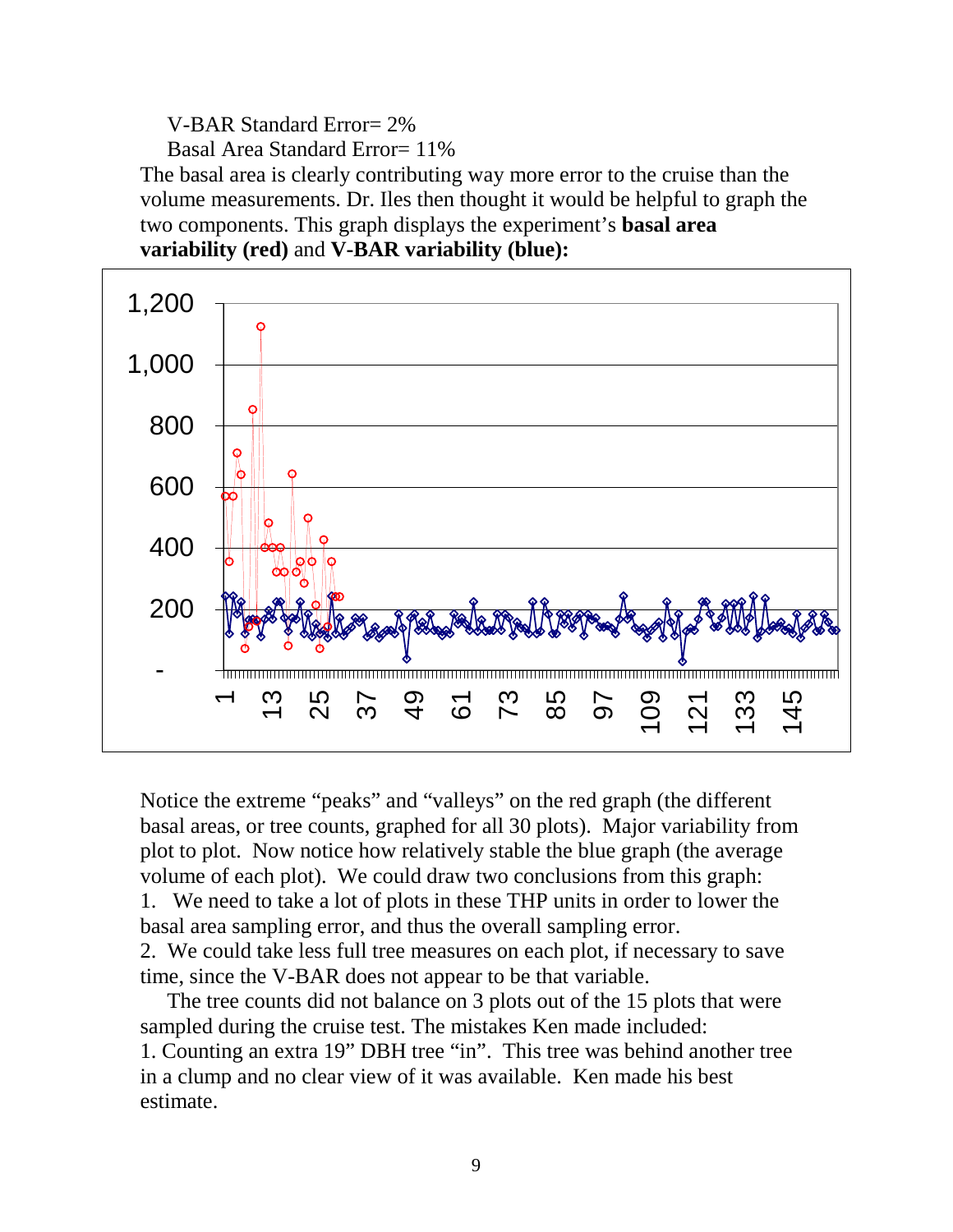2. Missed counting a 13" DBH tree. Ken had a clear view of the tree from plot center, but the tree was not cylindrical shaped and the side facing the plot appeared smaller in the relaskop.

3. Missed counting a 19" DBH tree. This tree was at the back of a clump, with a very poor view from anywhere near plot center; it was even difficult getting a straight horizontal distance measurement during the sampling effort.

 Our formulas for calculating the volume error potentially introduced into the cruise by the net miscount of one tree:

**Correct Tree Count(156) / Net Incorrect Tree Count(155)= 1.0065%** Less than 1% potential volume per acre error. The following calculations are used to determine the incorrect tree count error vs. the base control volume:

### **Plot Spacing (66')^2 / 43,560 = 0.1 acres per plot**

### **Net one missed tree \* BAF used (80.3) \* Ave V-BAR of a 19" DBH(141) \* acres per plot (0.1)= 1,132 bd-ft total tract volume error**

1,132 bd-ft is 0.4% of the base control tract volume. Apparently, missing one tree, at this high sample intensity, appears to have contributed only a very small amount of error.

Here's the effect of missing a tree on a **plot intensity of 1 per acre:**  One missed tree \* BAF (80.3) \* Ave V-BAR of a 19" DBH (141) \* Acres per Plot (1)= **11,322 bd-ft or 4.4% of the total tract cruise volume.**  Tighter plot spacing appears to greatly reduce the effect of missing trees on cruise accuracy.

 As mentioned earlier, we followed a convention of measuring only the closest tree to plot center and one each of the rare species encountered during the cruise. We felt it was important to get a more even distribution of measured trees throughout the stand. Using this alternate method of selecting full tree measures, we wanted to insure that we were getting enough full tree measures of the larger DBH-size trees; which contribute more to the volume of the cruise than the smaller trees. The average size tree in this cruise was 15.3" DBH. The volume per acre distribution is 22% for trees with DBHs of 15" or under and 78% for trees larger than 15" DBH. The following graph confirms that we did measure a greater percentage of larger diameter trees: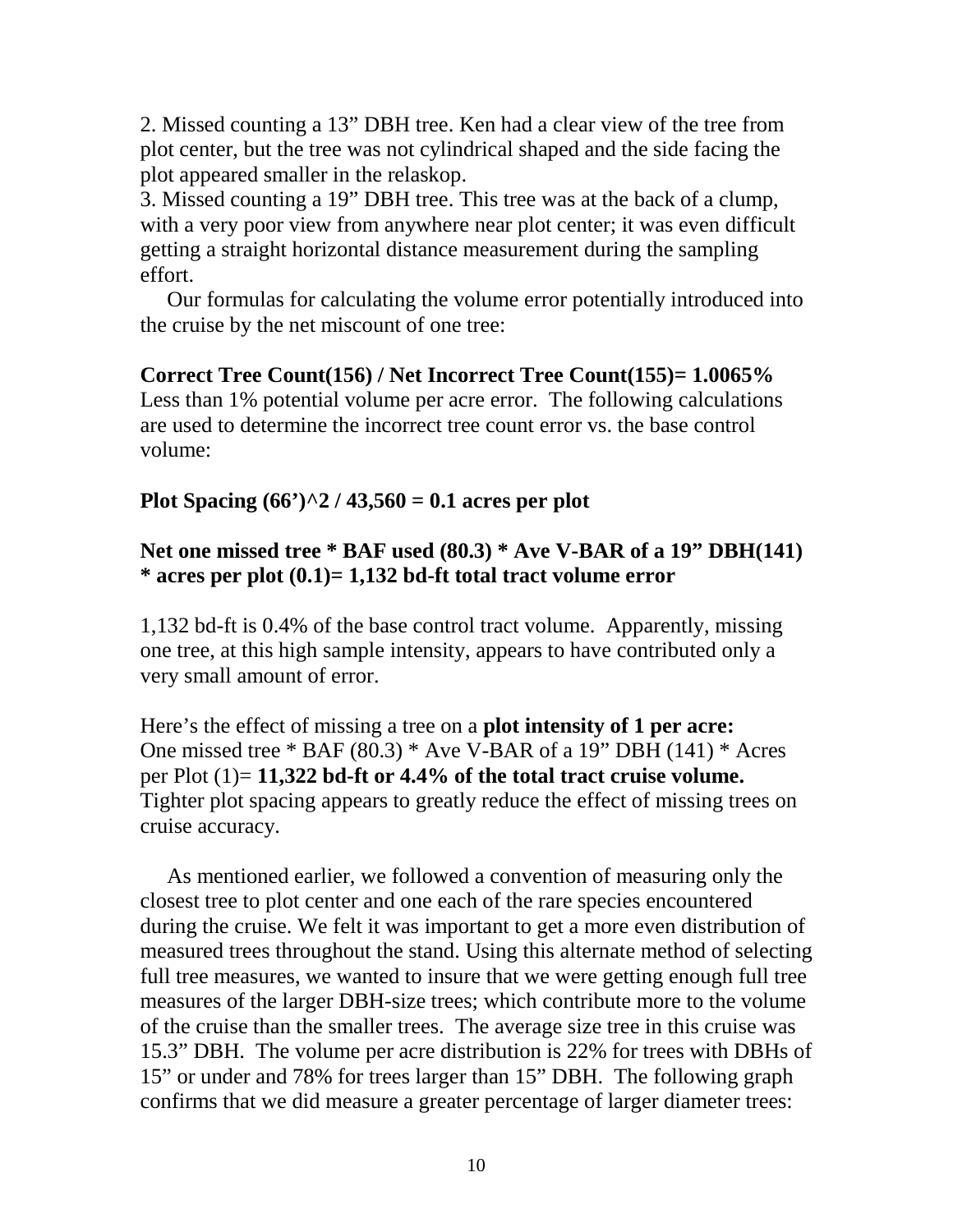

 Even though this test does not seem to indicate a problem with selecting the tree closest to plot center for taking full measurements on, we still recommend selecting the third tree from the end to reduce possible bias.

 The following tests are things we tried in our effort to find the best blend of cruise measurements and time. The "error" in the tables refers the amount of volume that the test method is off of the base control volume. The first 6 tests reflect what the experienced cruiser was able to achieve, **without making any adjustments to the volume per acre for the tree count errors-**

Test 1. The unadjusted volume per acre achieved by the experienced cruiser doing 30 plots, with limiting distance checks on 15 of them and one full tree measure on each plot (total 30).

| 30 cruise plots, 15 limiting distance check plots, $\&$ 30 full tree measures |                   |                         |           |             |  |
|-------------------------------------------------------------------------------|-------------------|-------------------------|-----------|-------------|--|
| Method                                                                        | Net Vol. per Acre | Error                   | <b>SE</b> | Time        |  |
| Test 1                                                                        | 63.744 BF         | Less than $1\%$   11.2% |           | $6.75$ Hr.s |  |
| <b>Base Control</b>                                                           | 63,837 BF         | N/A                     | N/A       | 65 Hr.s     |  |

The questions we have after reviewing this test:

- How was the cruiser able to achieve such a small error without making any adjustment to the volume?
- Do we even need to consider using a sample adjustment method at all? Some points on these questions:
- We used a unusually high plot intensity for this experiment, allowing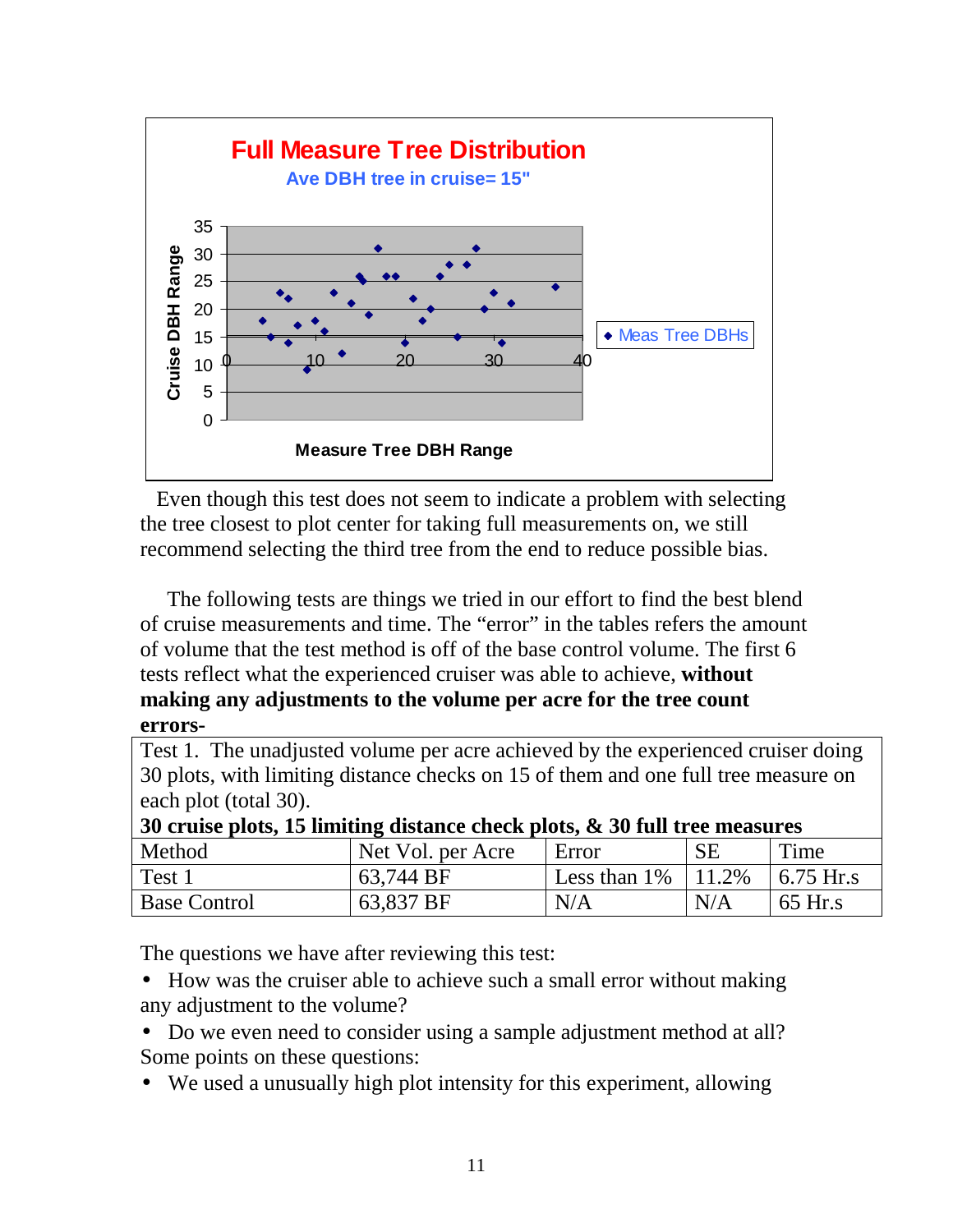more effective capture of the basal variability; which contributes the most error to a cruise.

• Note the 11.2% SE achieved. This means that we are only 68% sure that the actual volume is within  $+/-7.100$  bd-ft of the calculated cruise volume; which, in this case, it is; but normally we would not have a base control volume to confirm our accuracy. Please note later in this section, that the ratio SEs of the adjusted volumes show a lot tighter variance range.

• The cruiser depended on a P-3-P program to select the 15 plots to do the limiting distance checks on; this eliminated possible bias that could have introduced additional error.

• This test does not, necessarily show how less experienced, or less conscientious cruisers would do in a similar situation.

Test 2. The unadjusted volume per acre achieved by the experienced cruiser doing only half (15, randomly selected) of the specified number of plots (30), with limiting distance checks on only half of these plots (7) and a full tree measure on each plot(15)

| 15 cruise plots, / limiting distance check plots, & 15 full tree measures |                   |                 |          |                                             |  |
|---------------------------------------------------------------------------|-------------------|-----------------|----------|---------------------------------------------|--|
| Method                                                                    | Net Vol. Per Acre | Error           |          | Time                                        |  |
| Test 2                                                                    | 63,342            | Less than $1\%$ | $14.3\%$ | $\frac{3.4 \text{ Hr.s}}{2.4 \text{ Hr.s}}$ |  |
| <b>Base Control</b>                                                       | 63,837            | N/A             | N/A      | $\overline{65}$ Hr.s                        |  |

**15 cruise plots, 7 limiting distance check plots, & 15 full tree measures** 

The 14% SE achieved in this test is common for these 15-plot THP unit cruises in this area, using our old cruise procedure. We are uncomfortable with an SE that high, since we are only 68% sure that the true volume could fall anywhere within the range 54,284-72,400 bd-ft per acre.

Test 3. The unadjusted volume per acre achieved by the experienced cruiser doing 30 plots, with limiting distance checks on just 33% (10) of the plots and full tree measures on all of them.

**30 cruise plots, 10 limiting distance check plots, & 30 full tree measures**

| Method              | Net Vol. Per Acre | Error        | <b>SE</b> | Time       |
|---------------------|-------------------|--------------|-----------|------------|
| Test 3              | 63,447            | Less than 1% | 11.2%     | $6.2$ Hr.s |
| <b>Base Control</b> | 63,837            | N/A          | N/A       | 65 Hr.s    |

This test gives us some assurance that we can reduce the number of limiting distance checks.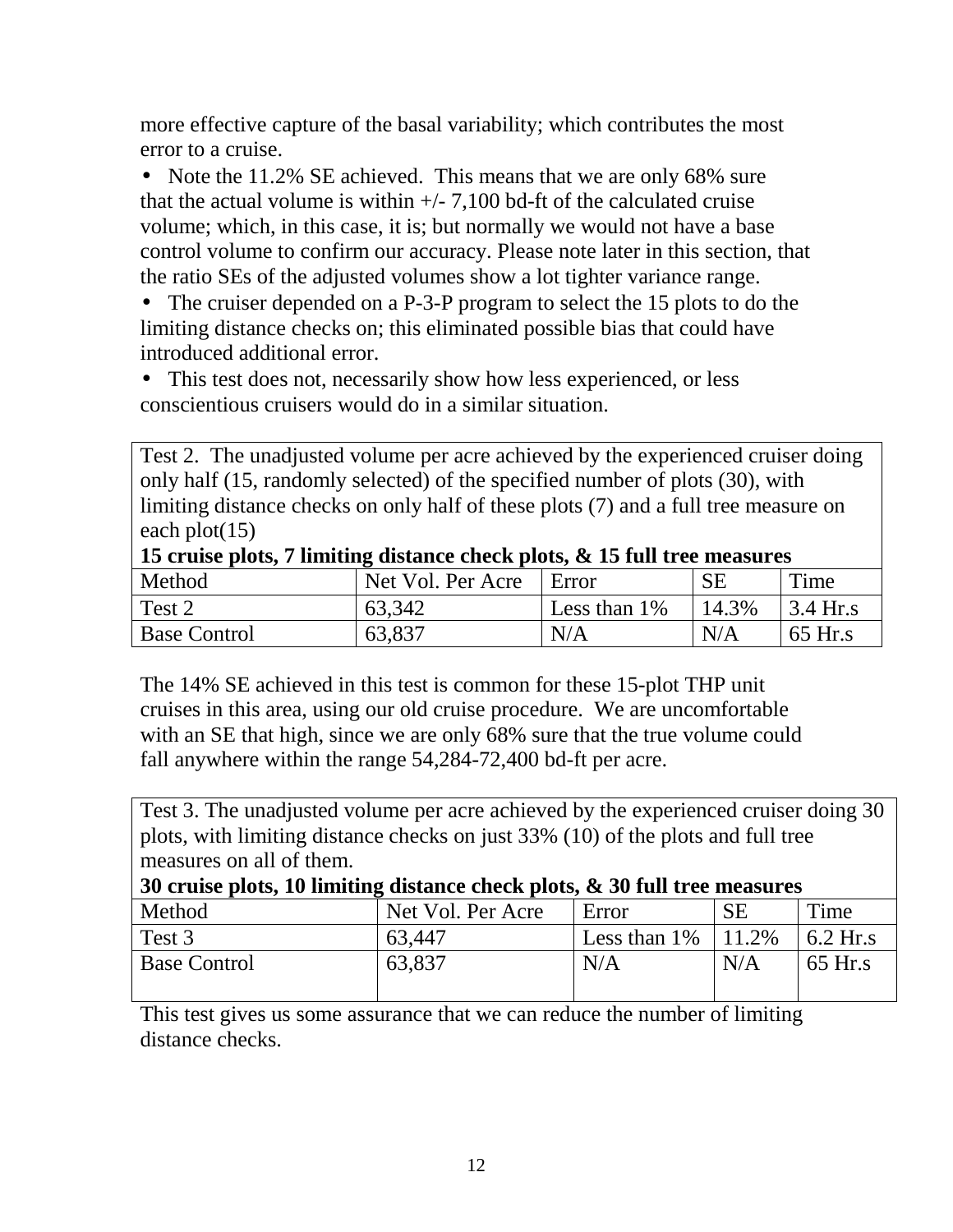Test 4. The unadjusted volume per acre achieved by the experienced cruiser doing 30 plots, with 33% (10) limiting distance samples and full tree measures on 83% (25, randomly selected) of the plots.

| 30 cruise plots, 10 limiting distance check plots, $\&$ 25 full tree measures |                   |          |           |           |  |
|-------------------------------------------------------------------------------|-------------------|----------|-----------|-----------|--|
| Method                                                                        | Net Vol. per Acre | Error    | <b>SE</b> | Time      |  |
| Test 4                                                                        | 60,839            | $-4.7\%$ | 11.5%     | 15.8      |  |
| <b>Base Control</b>                                                           | 63,837            | N/A      | N/A       | $65$ Hr.s |  |

We've made a significant reduction in the numbers of full tree measurements with this test and note a significant increase in the error.

Test 5. The unadjusted volume per acre achieved by the experienced cruiser doing 30 plots, with 33% (10) limiting distance samples and full tree measures on 66% (20, randomly selected) of the plots.

| 30 cruise plots, 10 limiting distance check plots, $\&$ 20 full tree measures |                   |          |           |                              |  |  |
|-------------------------------------------------------------------------------|-------------------|----------|-----------|------------------------------|--|--|
| Method                                                                        | Net Vol. per Acre | Error    | <b>SE</b> | Time                         |  |  |
| Test 5                                                                        | 66,761            | $+4.6\%$ | 11.6%     | $\frac{5.4 \text{ Hr.s}}{2}$ |  |  |
| <b>Base Control</b>                                                           | 63,837            | N/A      | N/A       | 65 Hr.s                      |  |  |

Test 6. The unadjusted volume per acre achieved by the experienced cruiser doing 30 plots, with 33% (10) limiting distance samples and full tree measures on 50% (15, randomly selected) of the plots.

| 30 cruise plots, 10 limiting distance check plots, $\&$ 15 full tree measures |                   |           |           |           |  |
|-------------------------------------------------------------------------------|-------------------|-----------|-----------|-----------|--|
| Method                                                                        | Net Vol. per Acre | Error     | <b>SE</b> | Time      |  |
| Test 6                                                                        | 39,476            | $-38.2\%$ | 9.5%      | 4.9 Hr.s  |  |
| <b>Base Control</b>                                                           | 63,837            | N/A       | N/A       | $65$ Hr.s |  |

This test confirms that we definitely crossed an accuracy threshold when we reduced the set of full tree measurements to 20. Totally unacceptable error at this level.

| Test 6. The unadjusted volume per acre achieved by the experienced cruiser        |                   |                         |           |           |
|-----------------------------------------------------------------------------------|-------------------|-------------------------|-----------|-----------|
| doing 30 plots, with no limiting distance checks and tree measures on every plot. |                   |                         |           |           |
| 30 cruise plots, no limiting distance check plots, & 30 full tree measures        |                   |                         |           |           |
| Method                                                                            | Net Vol. Per Acre | Error                   | <b>SE</b> | Time      |
| Cruiser                                                                           | 63,430            | Less than $1\%$   11.3% |           |           |
| <b>Base Control</b>                                                               | 63,837            | N/A                     | N/A       | $65$ Hr.s |

After reviewing this test and noting earlier that the basal area of the miscounted trees represented less than 1% of the total basal area cruised, we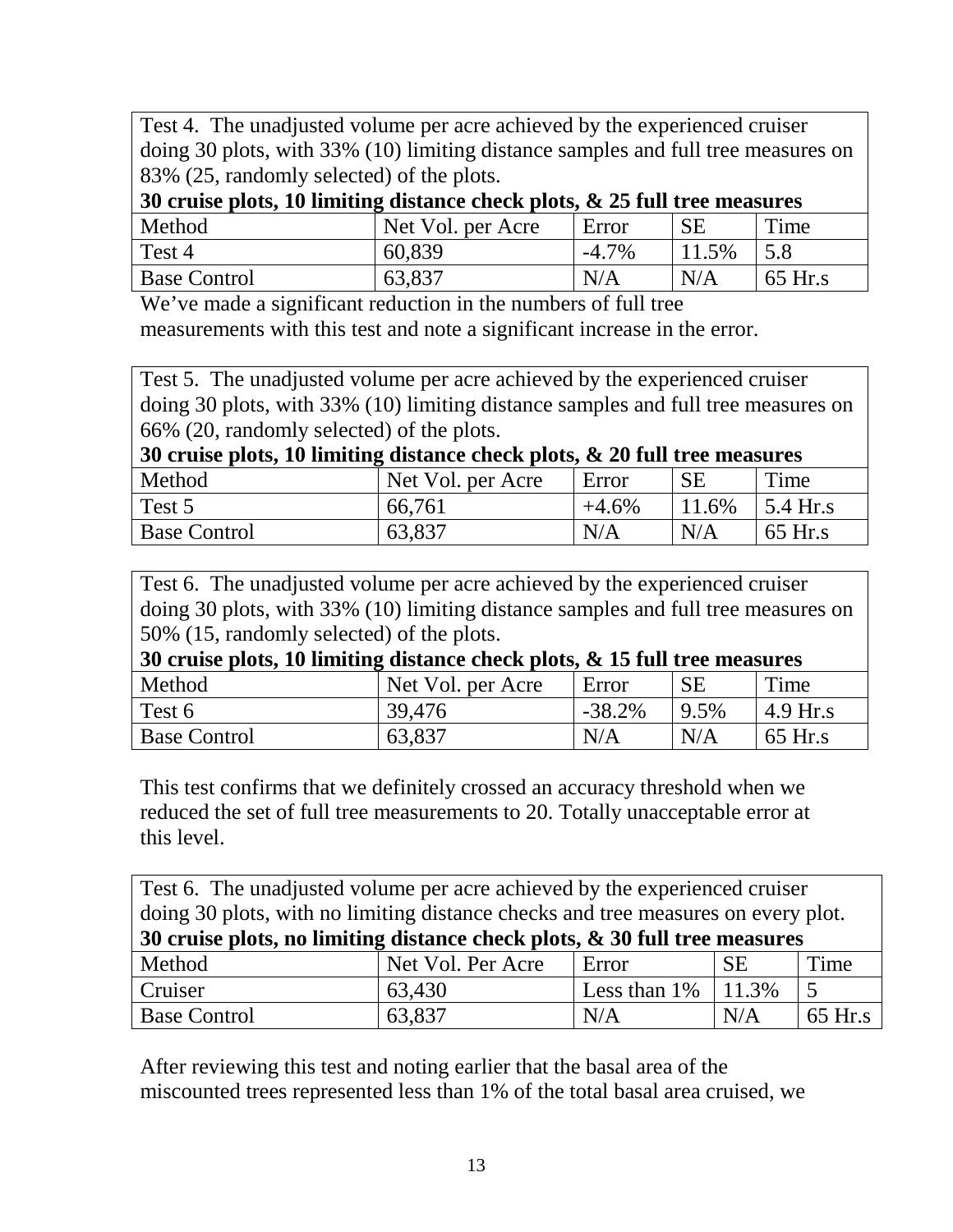can, therefore, suggest that experienced cruisers could do less limiting distance checks, without reducing the accuracy an excessive amount. However, since **the P-3-P selection process will not select 0 count plots for sampling**, the program would never select a plot with some borderline "out" trees and no "in" trees to sample. We, therefore, recommend making all 0-count plots automatic sample plots. This will introduce a minor bias, since cruisers will know, during the estimate step, that the 0 count plot must be sampled. However, since most cruises generally do not have a large number of 0 count plots, this bias should not be a problem.

### **The following 5 tests were made with different amounts of limiting distance sample plots:**

| Test 7. The proposed P-3-P limiting distance sample method, without any       |                   |          |                 |                                          |  |
|-------------------------------------------------------------------------------|-------------------|----------|-----------------|------------------------------------------|--|
| shortcuts.                                                                    |                   |          |                 |                                          |  |
| 30 cruise plots, 15 limiting distance check plots, $\&$ 30 full tree measures |                   |          |                 |                                          |  |
| Method                                                                        | Net Vol. per Acre | Error    | Ratio SE   Time |                                          |  |
| Test 7                                                                        | 60,486            | $-5.2\%$ | 1.5%            | $\frac{17.75 \text{ H}}{2.75 \text{ H}}$ |  |
| <b>Base Control</b>                                                           | 63,837 BF         | N/A      | N/A             | 65 Hr.s                                  |  |

A ratio SE of 1.5% means that we are 95% sure that the actual volume per acre should fall within the range 59,304-63,123 bd-ft

| Test 8. The proposed P-3-P limiting distance sample method, with a reduction of |                |          |                 |                                         |  |
|---------------------------------------------------------------------------------|----------------|----------|-----------------|-----------------------------------------|--|
| the number of samples to $33\%$ of the total plots taken(10).                   |                |          |                 |                                         |  |
| 30 cruise plots, 10 limiting distance check plots, $\&$ 30 full tree measures   |                |          |                 |                                         |  |
| Method                                                                          | Net Vol / Acre | Error    | Ratio SE   Time |                                         |  |
| Test 8                                                                          | 59.891         | $-6.2\%$ | 1.6%            | $\frac{7.75 \text{ H}}{2.75 \text{ H}}$ |  |
| <b>Base Control</b>                                                             | 63,837 BF      | N/A      | N/A             | 65 Hr.s                                 |  |

With this ratio SE of 1.6%, we are 95% sure that the actual volume will be within  $+/-2,010$  bd-ft of the adjusted volume per acre.

| Test 9. The proposed P-3-P limiting distance sample method, with a reduction of |                   |          |                 |            |  |
|---------------------------------------------------------------------------------|-------------------|----------|-----------------|------------|--|
| the number of samples to 17% of the total plots taken(5)-                       |                   |          |                 |            |  |
| 30 cruise plots, 5 limiting distance check plots, & 30 full tree measures       |                   |          |                 |            |  |
| Method                                                                          | Net Vol. per Acre | Error    | Ratio SE   Time |            |  |
| Ratio Adjust.                                                                   | 57,779            | $-9.5\%$ | 2.1%            | $7.2$ Hr.s |  |
| <b>Base Control</b>                                                             | 63,837            | N/A      | N/A             | 65 Hr.s    |  |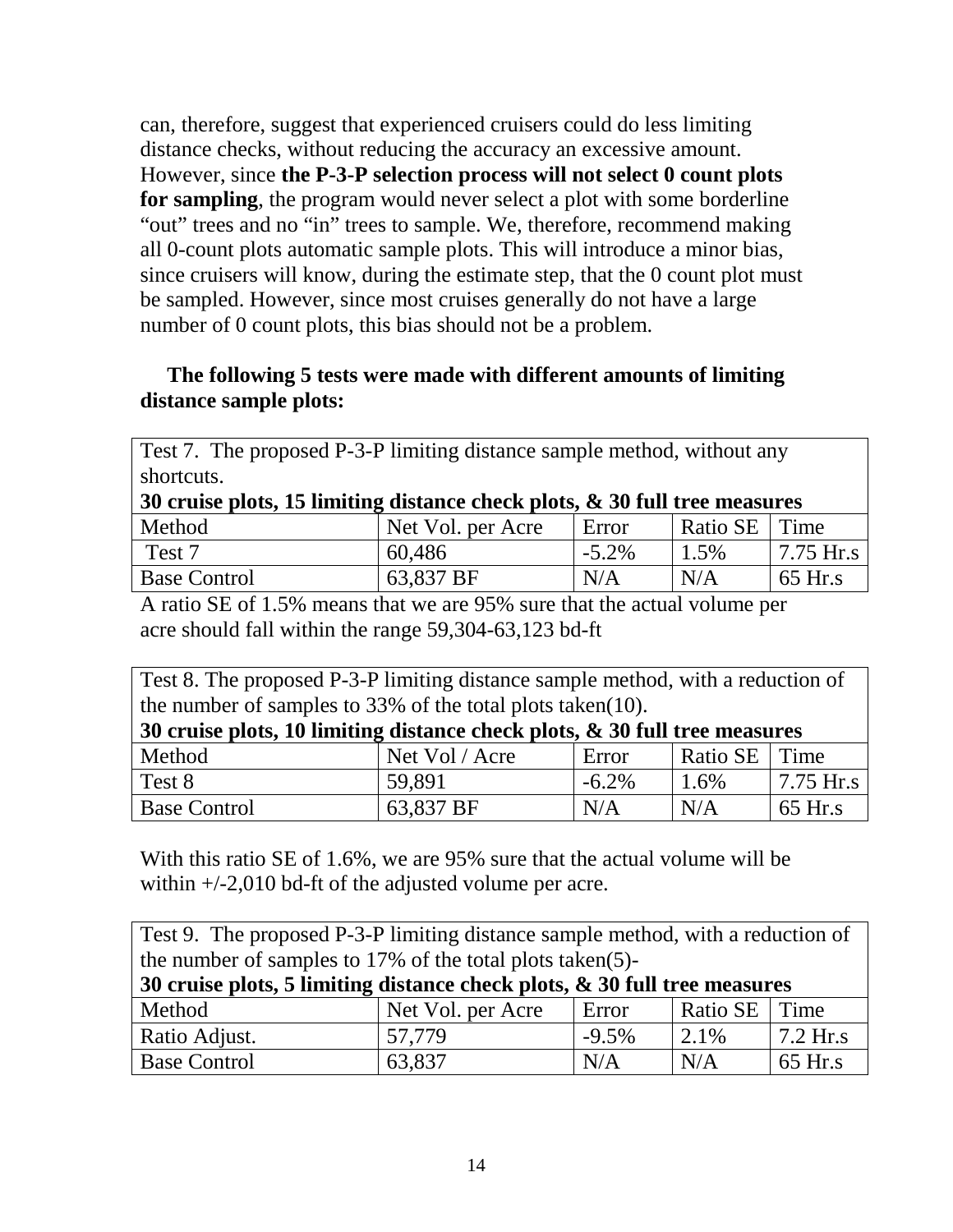| Test 10. The proposed P-3-P limiting distance sample method, with samples on  |                                                                                |                 |                         |          |  |
|-------------------------------------------------------------------------------|--------------------------------------------------------------------------------|-----------------|-------------------------|----------|--|
|                                                                               | half the plots $(15)$ and full tree measures taken on 66% $(20)$ of the plots. |                 |                         |          |  |
| 30 cruise plots, 15 limiting distance check plots, $\&$ 20 full tree measures |                                                                                |                 |                         |          |  |
| Method                                                                        | Net Vol. per Acre                                                              |                 | Error   Ratio SE   Time |          |  |
| Ratio Adjust.                                                                 | 60,662                                                                         | $-5.0\%$   1.6% |                         | $7$ Hr.s |  |
| <b>Base Control</b>                                                           | 63.837                                                                         | N/A             | N/A                     | 65 Hr.s  |  |

Test 11. The proposed P-3-P limiting distance sample method, with samples on half the plots (15) and full tree measures taken only on 50% (15) of the plots. **30 cruise plots, 15 limiting distance check plots, & 15 full tree measures**

| Method              | Net Vol. per Acre | Error    | Ratio SE | Time       |
|---------------------|-------------------|----------|----------|------------|
| Ratio Adjust.       | 48,643            | $-23.8%$ | 2.2%     | $6.5$ Hr.s |
| <b>Base Control</b> | 63,837            | N/A      | N/A      | 65 Hr.s    |

We have crossed an accuracy "threshold" with this method. A 23.8% error is unacceptable.

For this next test we wanted to see the effects on accuracy if we deliberately introduced serious basal area error into the cruise to simulate an inexperienced or unconscientious cruiser getting sloppy doing his tree counts. We changed the tree count on every third plot in the Ace cruise file. On 66% of the artificial miscount plots we deleted a tree and on the remaining 33% of the miscount plots we added a tree.

| Test 12. Introduction of tree miscount of 33% of the plots.     |                             |          |          |             |
|-----------------------------------------------------------------|-----------------------------|----------|----------|-------------|
| 30 cruise plots, with 10 plots that have missing or added trees |                             |          |          |             |
| Method                                                          | Net Vol. per Acre $ $ Error |          | Ratio SE | Time        |
| Test 12                                                         | 62,057                      | $-2.8\%$ | 11.4     | $3.75$ Hr.s |
| Base Control   $63,837$                                         |                             | N/A      | N/A      | $65$ Hr.s   |

Surprisingly, introducing tree count error appears to have had a noticeable, but not a major, adverse effect on the volume. We think the volume error is being significantly mitigated in this case by the close spacing of the plots; remember that we did 30 plots in a 4-acre area.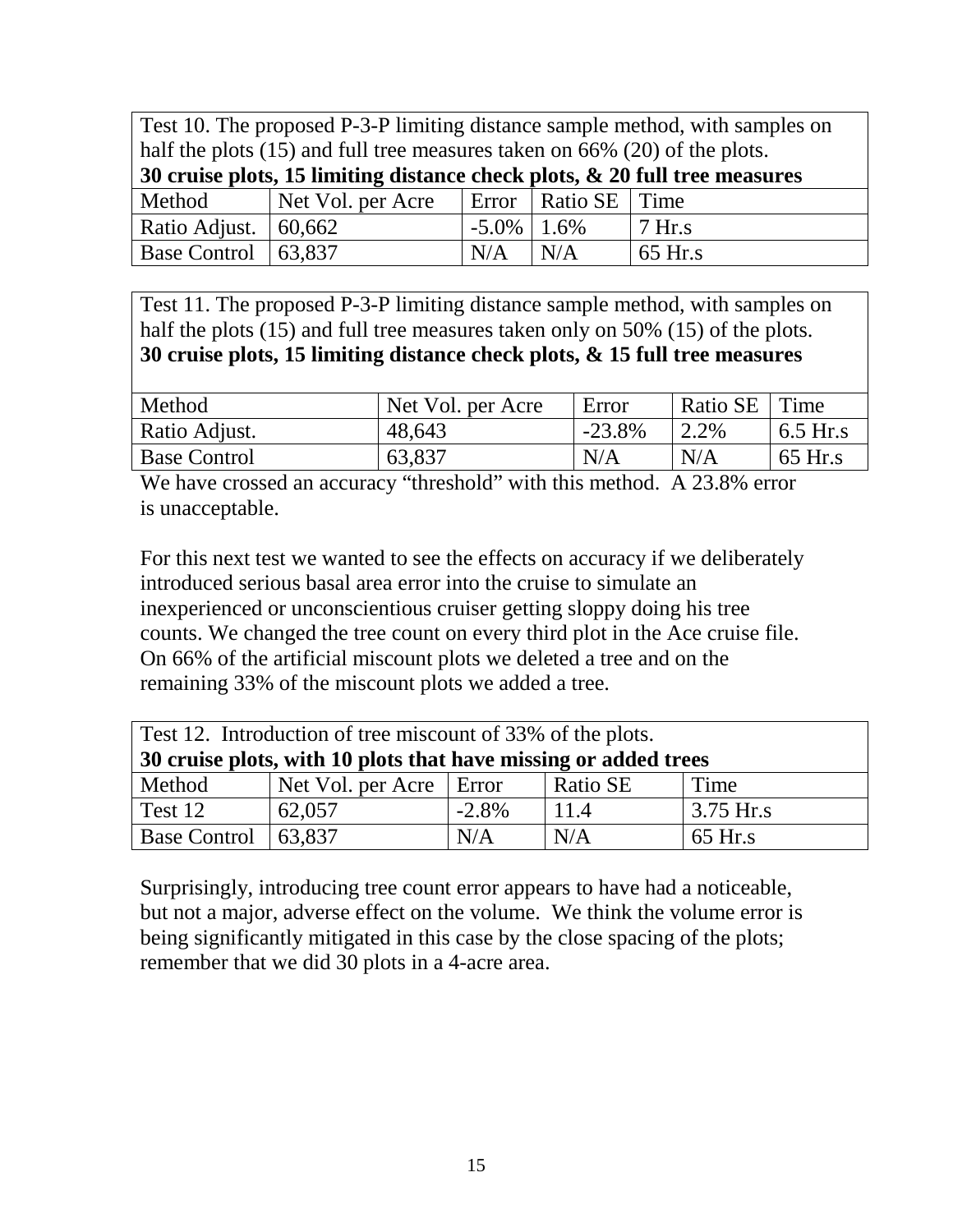# **Summary points.**

• The cruiser was able to complete double the amount of plots in the same amount of time by doing less limiting distance checks and taking only 1 set of full tree measurements on every plot. Of course, in the "real world" cruise units are a lot larger and we can rarely justify a plot grid of one chain. However, we've been using these techniques in "real world" cruises since this first experiment in November, 2003 and estimate that we've gained an actual 50-66% savings in time.

• We found that the majority of the stand variability is the basal area figure, gained from making more tree counts.

• Sets of full tree measurements can be reduced below 35 in a single cruise. Many cruisers routinely take 60 actual sets of tree measurements and estimate an additional 120 sets during a single cruise effort. This is way "overkill".

- Following the convention of selecting the closest tree to plot center did not seem to affect the DBH selection distribution.
- Tighter plot spacing mitigates the effect of tree count error.

# **Our recommendations.**

**1. When in doubt, go with the tighter plot grid option.** We've increased the amount of plots we prefer to complete in our cruise units from 30 to 50, using this method.For highly variable units, we'd even recommend selecting a plot grid that allows 60-70 plots to be completed inside the cruise area.Three additional points we'd like to make in support of tighter plot grids:

1) Once you've selected and started on a plot grid, you're committed; you can't change the grid without introducing bias into the cruise. However, you can randomly select some of the plots in a grid to skip. 2) Don't cruise a plot off of the grid for any reason. If a plot falls outside the cruise area for any reason, don't try to "jam it into" the cruise area. Completing a plot too close another plot constitutes an "over sampling of that area, which is another form of bias. Select a plot grid that will allow you to some skip plots, without the loss of the data affecting the cruise.

3) Besides capturing basal area variability better and reducing the effect of miss-counts, tighter grids allow you to select a larger BAF that would reduce the average tree count per plot to under 6; this could be an advantage in cruise situations where there are large diameter trees in the stand, with a heavy brush component or excessively steep terrain. Select